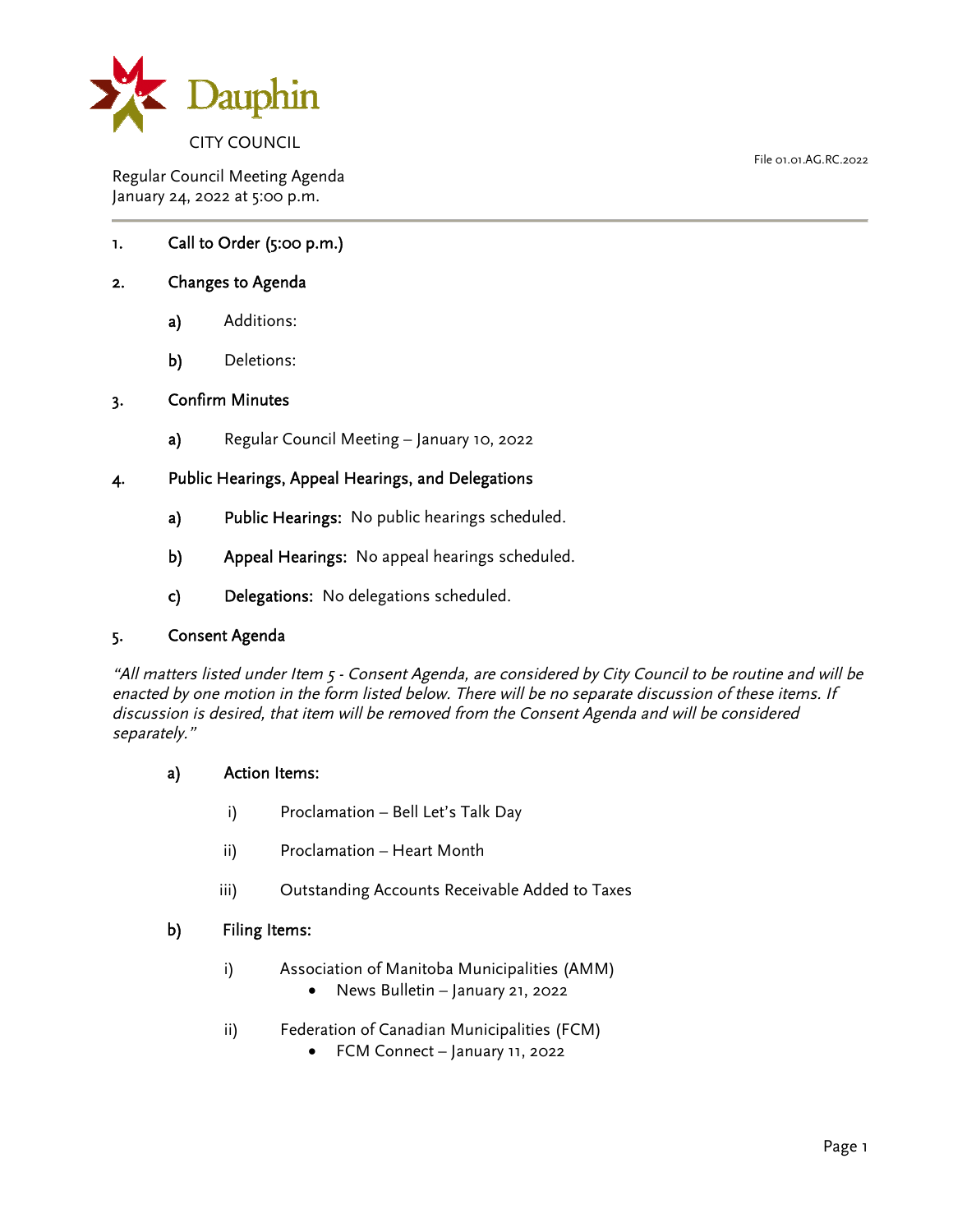- iii) Manitoba News Releases
	- Premier Stefanson Changes to Provincial Cabinet
	- Health and Seniors Care New Shared Health Board of Directors
	- Municipal Relations Rapid Test Kits to Municipalities

# iv) Office of the Fire Commissioner

- Emergency Lighting Allowance for Personal Vehicles Used by Firefighters
- Department Training During COVID-19 Restrictions
- v) Government of Canada Canada Welcomes the Most Immigrants in a Single Year in its History
- vi) Dauphin Regional Health Centre Dauphin Health Care Auxiliary Ceases **Operations**
- vii) Prairie Mountain Health, Health Plus Newsletter January 2022
- viii) Inter-Mountain Watershed District Community Tree Program
- ix) Manitoba Emergency Measures Organization Information Sessions January 25, 2022 - February 1, 2022
- x) Communities in Bloom, The Bloom'n News January 2022

## 6. Reports

# a) Corporate:

- i) City Manager January 24, 2022
- ii) ICT Manager January 24, 2022

# b) Finance:

i) Accounts for Approval

# c) Engineering:

- i) Director of Public Works & Operations January 24, 2022
- ii) Staff Reports for the Regular Council Meeting of January 24, 2022 • Building Inspector – December 2021
- d) Protective Services: No items.

# e) Committees:

- i) Dauphin Derailleurs Cycle Club Inc.
	- Year End Financial Statements October 31, 2021